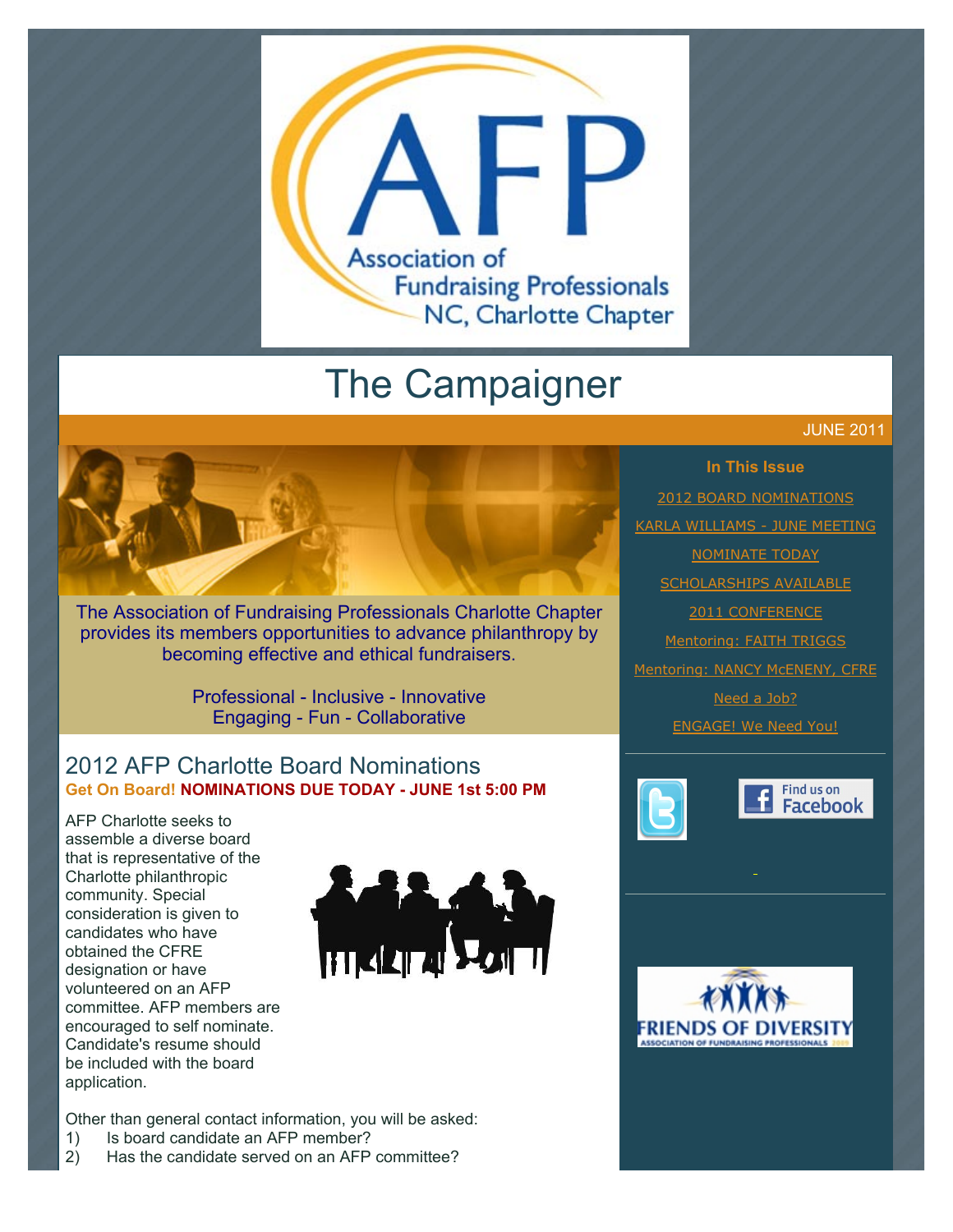**Download and complete a simple nomination form by clicking [HERE](http://www.afp-charlotte.org/customers/102012921065393/filemanager/2011_AFP_Charlotte_Board_Application.pdf)**, or visit our [website](http://www.afp-charlotte.org/) and click on BOARD NOMINATION tab. **All nominations must be received by 5:00 pm on June 1, 2011 in order to be considered**.

Questions: [Contact Doug Hartjes,](mailto:dhartjes@ncwish.org) CFRE

### Karla Williams - June Breakfast Meeting **JUNE 15, 2011**

7:45 a.m. Networking/Breakfast 8:15-9:15 Program Location: Crowne Plaza Hotel

**Asking the "Why"** (a testimonial to Robert L. Payton)

Philanthropic fund raisers are the principal engineers providing power for the nonprofit sector. So important is our role, that it cannot be taken for granted. During the past 25 years, the development profession has matured; replete with sophisticated donor research, billion-dollar capital campaigns, and nana-second technology.

We have welcomed an influx of candidates from all walks of life; we learned how to court new types of donors, and we have transitioned through an economic recession. Why? What makes us the professionals we are . . . or are not? Do we live for, or on philanthropy?



Karla A. Williams, MA, ACFRE

[For more information about the program or to register](http://www.afp-charlotte.org/rsvp_details.html?id=3012)

[More information about Karla Williams](http://www.afp-charlotte.org/customers/102012921065393/filemanager/KarlaWilliams.pdf)

# **Nominations Deadline JUNE 15th!**

**National Philanthropy Day Awards**



We are now accepting nominations for the 2011 National Philanthropy Day awards which will be awarded at a luncheon on Wednesday, November 9, 2011 at the Charlotte Convention Center. The

ceremony will honor community members who change the world with a giving heart.



# **[NEED A JOB? HAVE](http://www.afp-charlotte.org/executivereferrals.html) A JOB TO PROMOTE?**

#### **2011 Board of Directors**

#### EXECUTIVE COMMITTEE

**President Amy Tribble, CFRE** VP of Resource Development Arts and Science Council

> **President-Elect Katie Benston, CFRE** Chief Program Officer Care Ring

**Vice President, Membership Michelle Hamilton, CFRE** Development Officer Crisis Assistance Ministry

**Vice President Programming Sharon Harrington, JD, CFRE** Director of Development College of Liberal Arts & Sciences UNC Charlotte

**Vice President, Outreach Armen S. Boyajian** Director of Leadership Giving Catholic Diocese of Charlotte

**Secretary Kelly Lynn** Director of Development & Community Engagement Charlotte Emergency Housing

> **Treasurer Jennifer Sheely**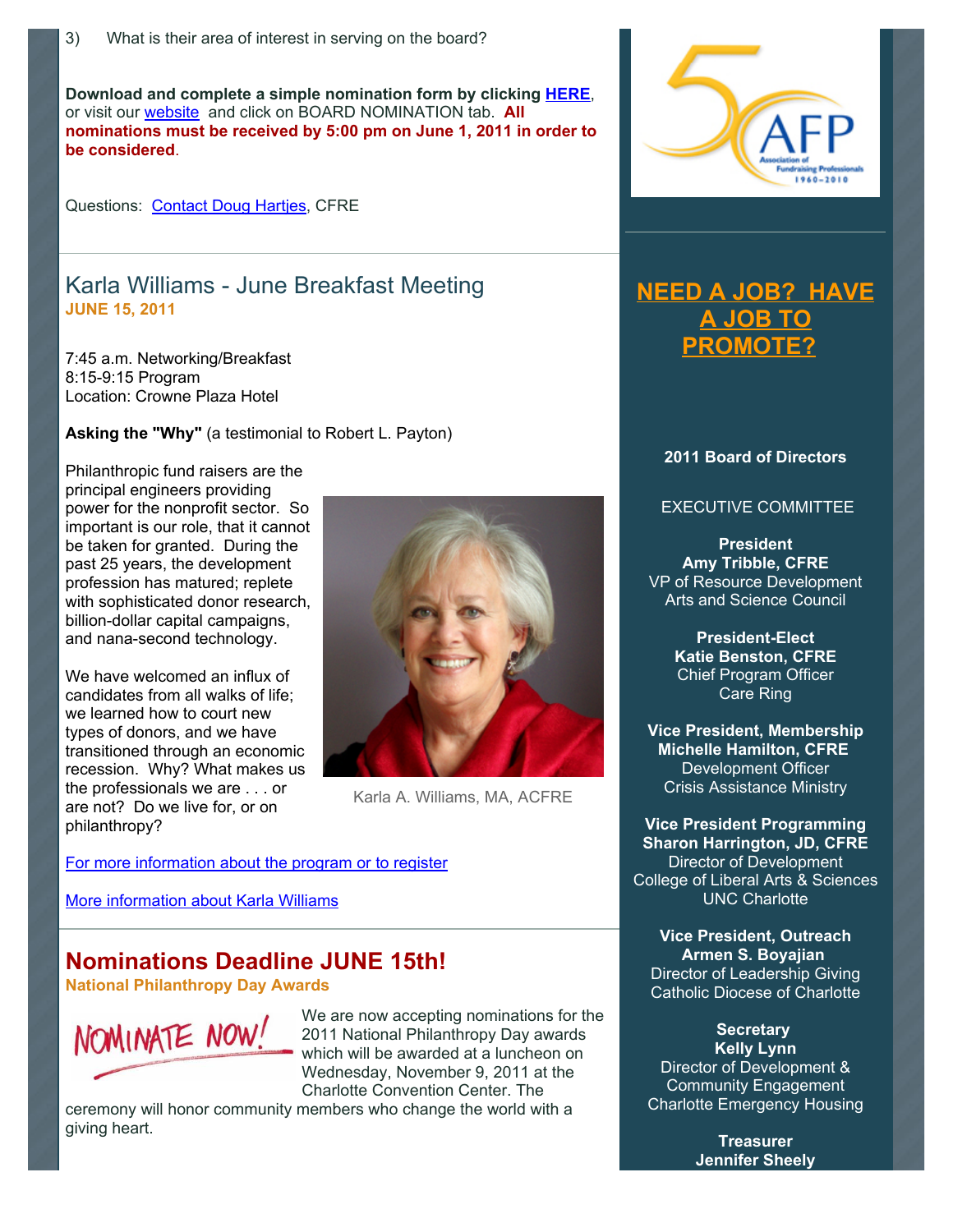Don't delay! **Deadline for nominations is Wednesday, June 15**. For more information or to nominate someone, [click here.](http://www.afp-charlotte.org/nationalphilanthropyday.html)

[If you need more information or have questions, please contact Stephanie](mailto:StephanieS@charlottesymphony.org) Stenglein, NPD 2011 Chair.

**CHANGE THE WORLD** 

WITH A GIVING HEART

# National Philanthropy Day®

#### Scholarships Available **Apply Today!**

Apply for a Scholarship for the upcoming NC Philanthropy Conference, First Course in Fundraising or CFRE Review course (August 2011 in Durham)!



The purpose of the AFP Charlotte Chapter Scholarship Fund is to promote and enhance the professional development of fund development professionals in the Charlotte area and encourage involvement and membership in the Charlotte chapter of the Association of Fundraising Professionals. The chapter is pleased to provide scholarships for educational opportunities, including

but not limited to:

 AFP Statewide NC Philanthropy Conference AFP International Conference Fundamentals of Fundraising CFRE Review course Charlotte Chapter Membership Scholarships (partial scholarships)

**To download an application form, [click here.](http://www.afp-charlotte.org/scholarships.html)** Contact [Shannon Hinson,](mailto:shinson@thompsoncff.org) Scholarship Chair, if you need more information or have questions.

#### NC Philanthropy Conference **August 11, 2011 Research Triangle Park**

Vice President Holy Angels Foundation, Inc.

**Past President. Community Board Training Doug Hartjes, CFRE** President Make-A-Wish Foundation of Central & Western North Carolina

**Monthly Programs & Audioconferences Tamara Brainerd, CFRE** Vice President, Operations Junior Achievement of Central Carolinas

### **Member Events**

**Grace Lewis, CFRE** Regional Executive/Vice President of Fund Development Girls Scouts Carolinas Peaks to Piedemont

#### **Legislative Joy Paige**

VP for Instituional Advancements Johnson C. Smith University

> **Affinity Groups Beth Fischer, JD, CFRE** Director of Principal Gifts UNC Charlotte

**Senior Forum & Job Opportunities Jenni Gaisbauer, CFRE** Senior Vice President of **Development** Levine Museum of the New South

**NC Philanthropy Conference Jamie Hayes, CFRE** Director of Development Presbyterian Healthcare Foundation

**Scholarships Shannon Hinson** Director of Annual Fund Thompson Child & Family Focus

**Finance & Certification Katherine Lambert, CFRE** Executive Vice President Girl Scouts, Hornets' Nest Council

**Finance & Sponsorships Patton McDowell, CFRE** Patton McDowell & Associates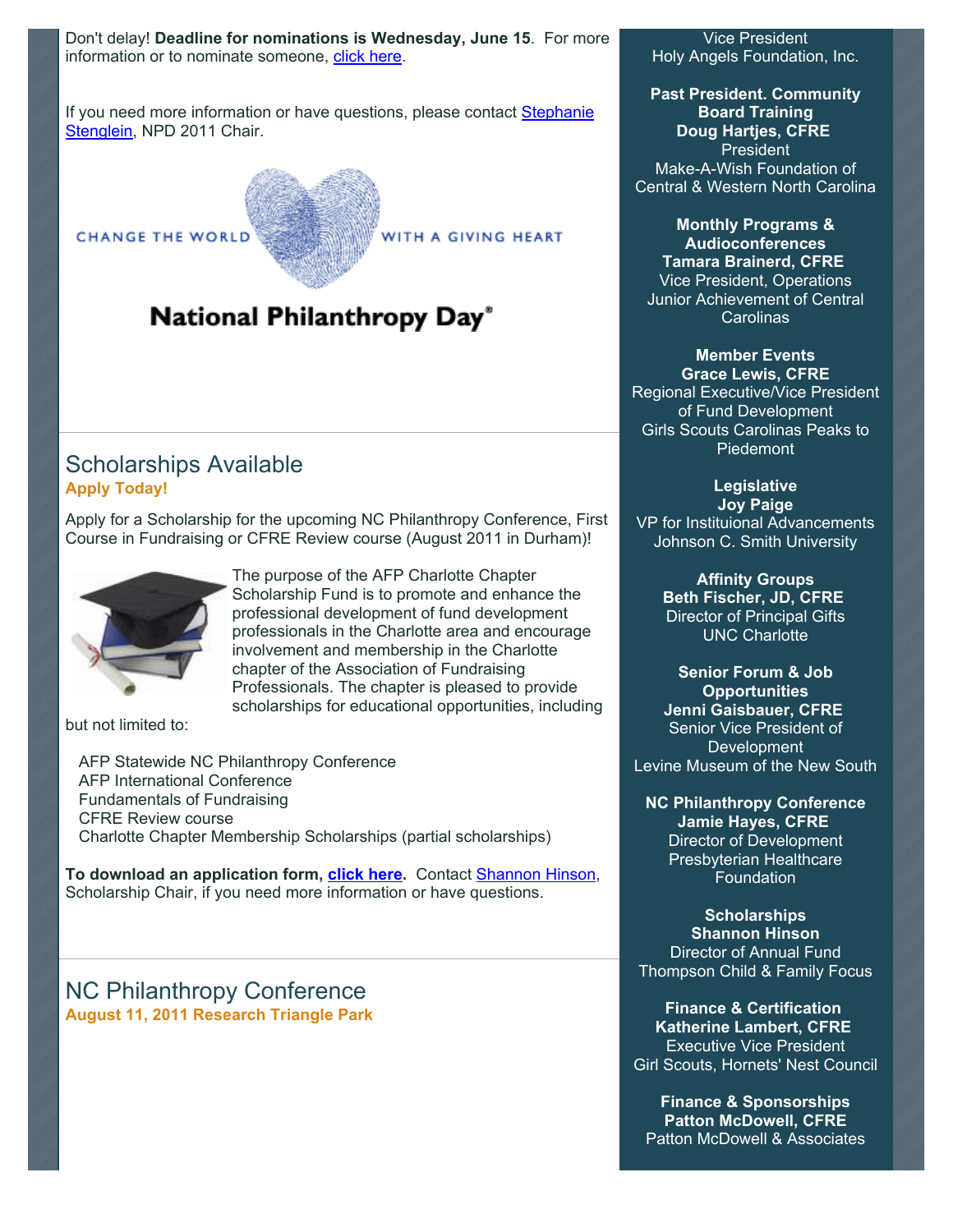

#### **[Early Bird Registration is Open!!](http://www.ncphilanthropyconference.org/registration.html) Registration** Link

The 7th annual conference offers a quality continuing education opportunity for development professionals - including non-profit executive directors, development officers, marketing and communication managers, support staff, and volunteer leaders - to expand their fundraising knowledge, learn new skills they can apply in their organizations, and network with peers and industry leaders to share ideas, information and solutions. We expect 500 attendees for what is

sure to be a great event! **Featuring Keynote Speaker - Jocelyn Harmon Director of Nonprofit Services, Care2**

**Registration Now Open The New Face** AFP 7th Annual of Philanthropy: NC Philanthropy Conference **Building for the Future August 11** 2011 Pre-Conference Sessions August 9-10 Keynote Speaker: **Jocelyn Harmon The Sheraton Imperial Hotel** Durham, NC NC Philanthropy<br>Conference Ш'n **Pira Citizens** Be on the lookout for emails or check our **EV** Patton McDowel website periodically for mon Place, U.P. Pasch further announcements: **GRANITE SEE** vw.ncphilanthropyconference.org

**Mentoring**

**Benjamin T. Mohler, CFRE** Director of Philanthropy and **Development** The University of North Carolina at Charlotte The William States Lee College of **Engineering** 

**Membership Recruitment & Retention, Every Member Campaign Brandon Prescott** Associate Director of **Development** Council for Children's Rights

**National Philanthropy Day Stephanie Stenglein** Annual Campaign and Patron Information Manager Charlotte Symphony

Mentoring Matters **FAITH TRIGGS**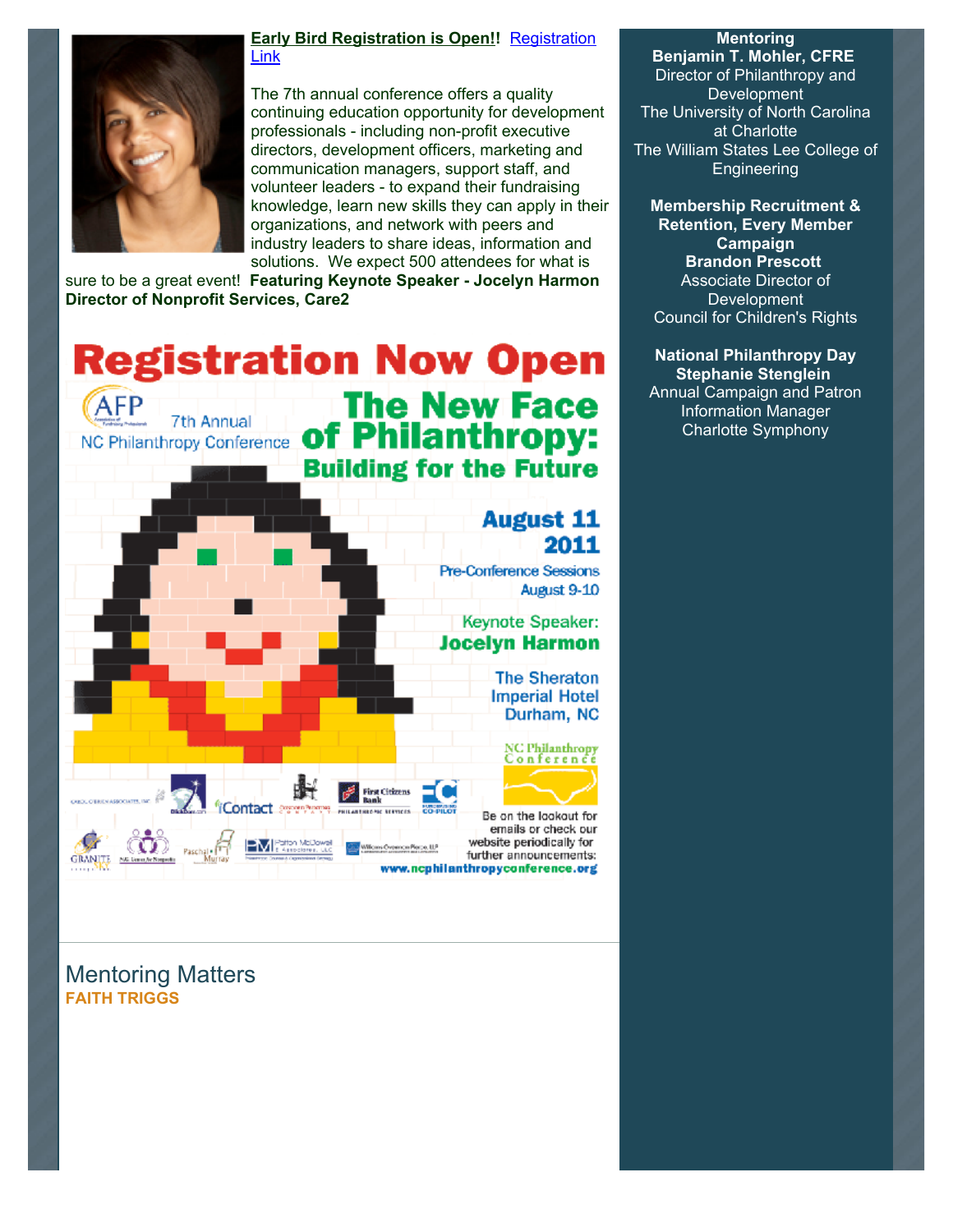When I joined AFP Charlotte in late 2009, I wanted to make sure that I was joining an organization that would make a significant difference in my development and growth as a fundraising professional. So, when the opportunity arose to be a part of the mentoring program, I did not hesitate to pursue it. And, I have not been disappointed! With the support and wisdom of the local AFP team and my mentor, Nancy McEneny (Vice-President of Advancement for LIFESPAN), the past eight months have been extremely rewarding.

Most recently, I served as the director of development for KIPP Charlotte, a public charter school. Currently, I am pursuing grant



writing opportunities as a consultant. Nancy's knowledge, strategic thinking and "no-nonsense approach" has helped me to launch my "dream career" and my success and confidence continue to soar. On a mirror in my home, I have a quote that reads, "Work is our love made visible." Thanks to the AFP Mentoring Program, I live that quote as a professional, as a volunteer and as a member of the Charlotte community! [Faith Triggs](mailto:frtenterprises@aol.com)

#### **NANCY McENENY, CFRE**



I love to teach, guide, and advise so the AFP Mentoring Program is the perfect place for me to give back to our profession. Each year I enjoy the challenge of meeting a new mentee and working to meet their objectives. What I like most about the mentoring program is being surrounded by high energy, like minded people who are passionate about doing work that makes our world a better place. What I gain most from the program is that I develop meaningful relationships that evolve from mentor/mentee to friends!

[Nancy McEneny, CFRE,](mailto:nmceneny@lifespanservices.org) serves as Vice President of Advancement for LIFESPAN. She is a passionate

advocate and energetic speaker and teacher about issues concerning social justice. In her current role at LIFESPAN, Nancy is responsible for overseeing strategic planning, special projects and project management, fund development and marketing.

Nancy has over twenty years combined volunteer and professional experience in the non-profit sector. She is a former president of the AFP Board of Directors and served seven years as a board member.